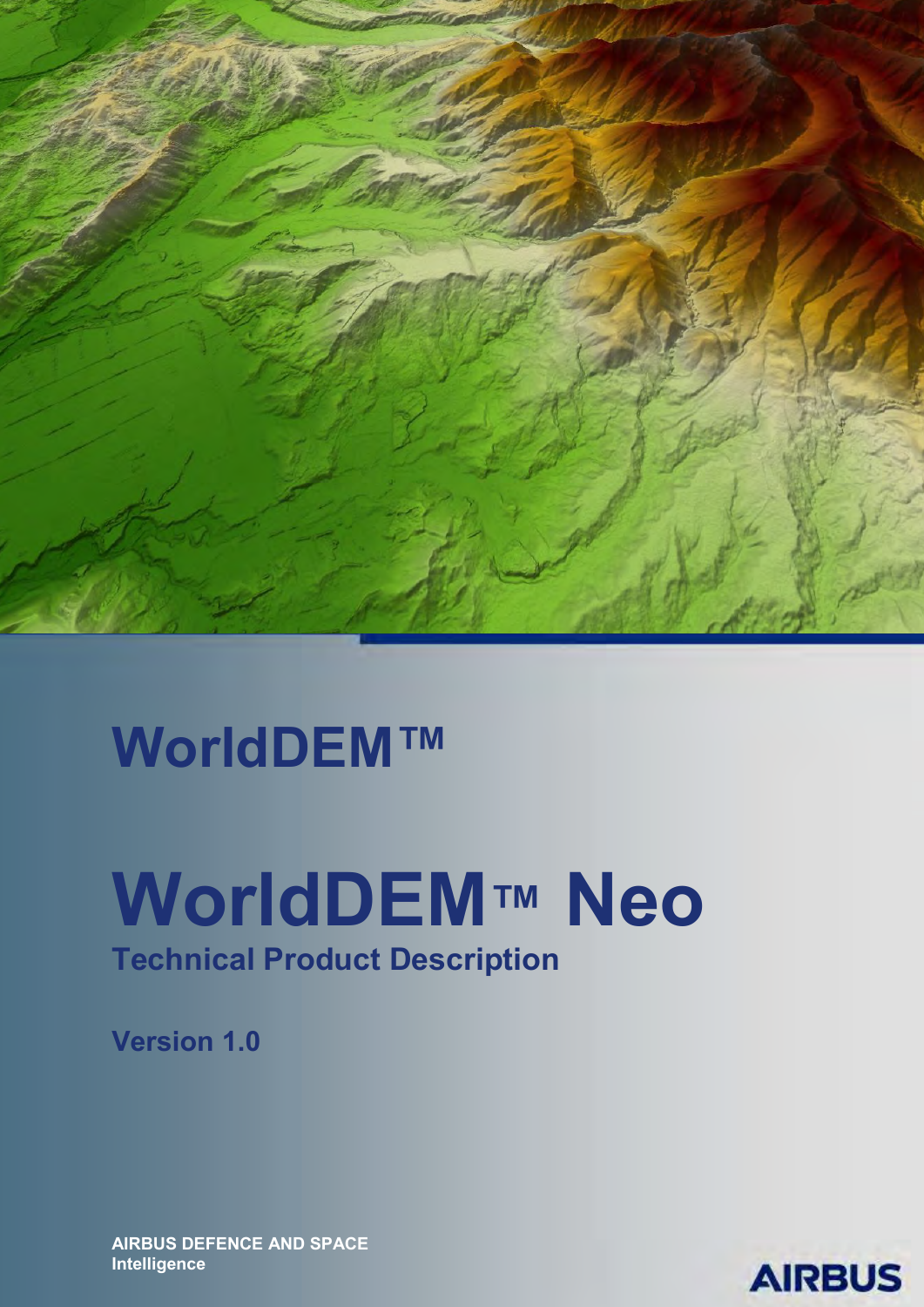# **WorldDEM™ Neo – the next level of global elevation models**

The WorldDEM™ Neo product is an edited Digital Surface Model (DSM) based on the combination of the TanDEM-X Change raw DEM data acquired and processed by the German Space Agency (DLR) and the WorldDEMTM product.

Airbus has developed an adaptive, weighted algorithm combination to merge the mosaic of Change raw DEM scenes (2017-2021, grid spacing: 0.2 arcseconds) with the edited WorldDEM coverage (2010-2015; grid spacing: 0.4 arcseconds). A new global DEM grid with ~5m grid spacing, hence called WorldDEM Neo is created. The grid spacing of WorldDEM™ Neo is 0.15 arcseconds and follows Level4b of the DGED Product Implementation Profile. This allows for a DGED-compliant grid spacing closest to the original Change raw DEM scenes in combination with the best possible preservation of the level of detail provided by the new data.



WorldDEM Neo Digital Surface Model (example)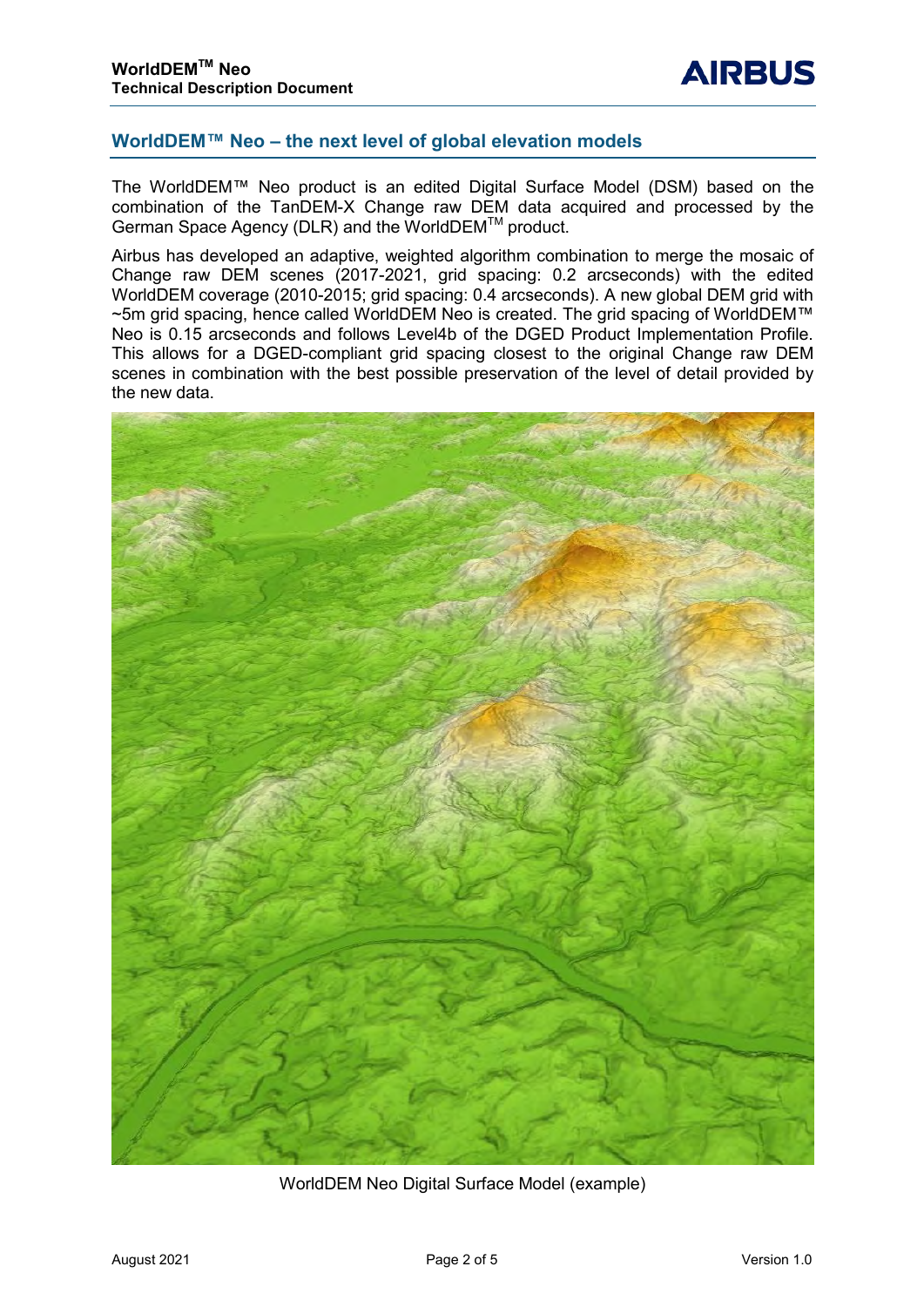# **WorldDEM™ Neo – Fact Sheet**

#### **Source**

Satellite imagery data of continuing TanDEM-X mission primarily acquired from 2017-2021 and its derived auxiliary layers.

WorldDEM™ Neo is based on information from the edited WorldDEM™ product (2010-2015, 0.4 arcseconds)

#### **Coverage**

Global (pole-to-pole); i.e. whole landmass of the Earth ( $\sim$  148.5 Mkm<sup>2</sup>)



### **File Format**

32-bit floating-point raster data, GeoTIFF

#### **Grid Spacing**

WorldDEM™ Neo grid spacing is 0.15" (~5m, DGED Level 4b). The longitude convergence is addressed with a variable grid spacing dep. on latitude:

| Latitude<br>pixel<br>spacing | Longitude pixel spacing |                             |                       |                             |                         |                         |  |
|------------------------------|-------------------------|-----------------------------|-----------------------|-----------------------------|-------------------------|-------------------------|--|
|                              | $0^\circ$ -50 $^\circ$  | $50^{\circ}$ -60 $^{\circ}$ | $60^\circ - 70^\circ$ | $70^{\circ}$ -80 $^{\circ}$ | $80^\circ$ -85 $^\circ$ | $85^\circ$ -90 $^\circ$ |  |
| 0.15"                        | 0.15"                   | 0.225"                      | 0.3"                  | 0.45"                       | 0.75"                   | 1.5"                    |  |

*Other grid spacing levels are possible upon customer request*

#### **Coordinate Reference System**

Geographic coordinates with vertical units in metres. The horizontal reference datum is the World Geodetic System (WGS84-G1150) and the vertical reference datum is the Earth Gravitational Model 2008 (EGM2008).

#### **Delivery Unit and Dataset Identification**

The standard tile size is 0.5°x0.5° (according to DGED Product Implementation Profile). The identification of a standard tile is according to the lower left coordinate of the dataset. The minimum order size is 100 km².

#### **Accuracy**

| Absolute Vertical Accuracy        | < 2.5m (90% linear error, aligned to WorldDEM™)        |
|-----------------------------------|--------------------------------------------------------|
| <b>Relative Vertical Accuracy</b> | $\le$ 2m (slope $\le$ 20%)<br>$< 4m$ (slope $> 20\%$ ) |
| Absolute Horizontal Accuracy      | < 6m (90% circular error)                              |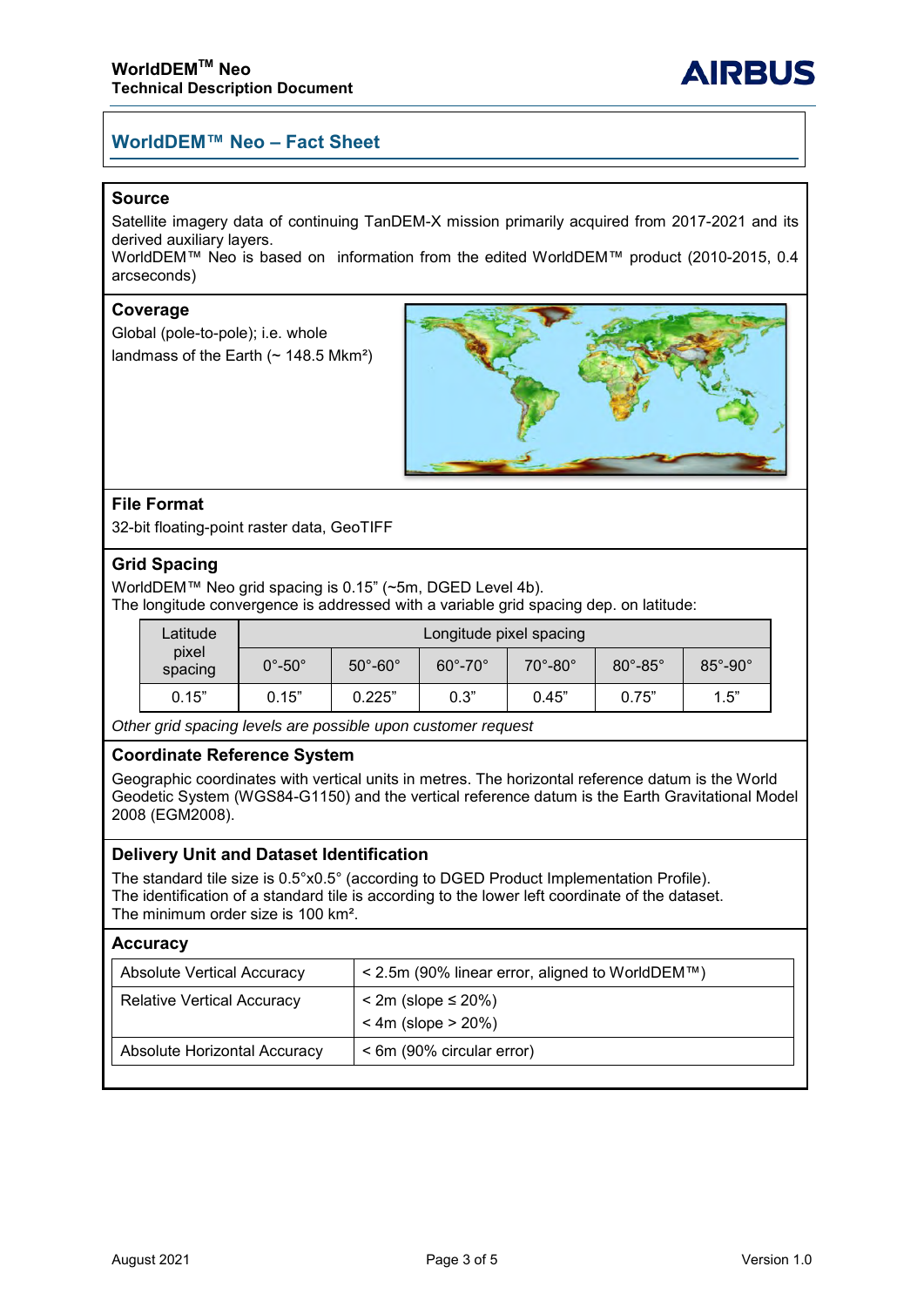# **Content**

The WorldDEM™ Neo delivery package contains the following auxiliary information:

| <b>Auxiliary File</b>                  |            | <b>Data</b><br>Format                              | <b>Description</b>                                                                                                                                                                                                                                                                                                                                                                                                            |  |
|----------------------------------------|------------|----------------------------------------------------|-------------------------------------------------------------------------------------------------------------------------------------------------------------------------------------------------------------------------------------------------------------------------------------------------------------------------------------------------------------------------------------------------------------------------------|--|
| Amplitude<br><b>Mosaic</b>             | AMP        | 16 bit<br>unsigned<br>integer,<br><b>GeoTIFF</b>   | The Amplitude Mosaic (AMP) consists of the calibrated amplitude values of<br>all contributing Change DEM scenes. Pixel value 0 corresponds to no data,<br>i.e. the Change DEM data is not available or process able.                                                                                                                                                                                                          |  |
| <b>Editing Mask</b>                    | <b>EDM</b> | 8 bit<br>unsigned<br>integer,<br><b>GeoTIFF</b>    | The Editing Mask provides a summary of all changes applied to the DEM<br>pixels. This mask indicates all DEM pixels that were modified during the<br>terrain and hydro editing process. The final Editing Mask represents the last<br>editing process that was applied to a pixel.                                                                                                                                            |  |
| <b>Filling Mask</b>                    | <b>FLM</b> | 8 bit<br>unsigned<br>integer,<br>GeoTIFF           | A Filling Mask is created during the WorldDEM™ terrain editing process. It<br>includes the required information of the terrain editing process. All edited and<br>filled pixels are flagged in this mask.                                                                                                                                                                                                                     |  |
| <b>Height Error</b><br><b>Mask</b>     | <b>HEM</b> | 32 bit<br>floating<br>point,<br><b>GeoTIFF</b>     | The Height Error Mask represents the corresponding height error for each<br>DEM pixel in the form of the standard deviation derived from the<br>interferometric coherence and geometrical consideration. The mask is<br>processed by combining the individual height error information of the<br>TanDEM-X Change raw DEM and WorldDEM™. Areas that have been<br>flattened during the production process have been masked out. |  |
| <b>Scene Mask</b>                      | <b>SCM</b> | $8 \text{ bit}$<br>unsigned<br>integer,<br>GeoTIFF | The Scene Mask provides a unique coding for the Change raw DEM scenes<br>used. The respective time stamp as well as dedicated acquisition parameters<br>for all pixel values are described in the corresponding CSV file.                                                                                                                                                                                                     |  |
| <b>Source Vector</b>                   | <b>SRC</b> | <b>KML</b>                                         | The Source Vector (SRC) is a vector file (kml) containing the information of<br>the TanDEM-X Change DEM data scenes used for WorldDEM™ Neo<br>processing. This file includes additional information about the acquisition ID,<br>data scene number, data acquisition date etc.                                                                                                                                                |  |
| Weighted<br>Combination<br><b>Mask</b> | <b>WCM</b> | 8 bit<br>unsigned<br>integer,<br><b>GeoTIFF</b>    | A Weighted Combination Mask (WCM) provides the weighting information<br>from the adaptive combination process of TanDEM-X Change DEM<br>information and WorldDEM™.                                                                                                                                                                                                                                                            |  |
| <b>Metadata</b>                        |            | <b>XML</b>                                         | The Metadata contains information on the input products, editing process,<br>statistical parameters and general information for all delivered product<br>components. The Metadata is ISO-19115-1 compliant.                                                                                                                                                                                                                   |  |